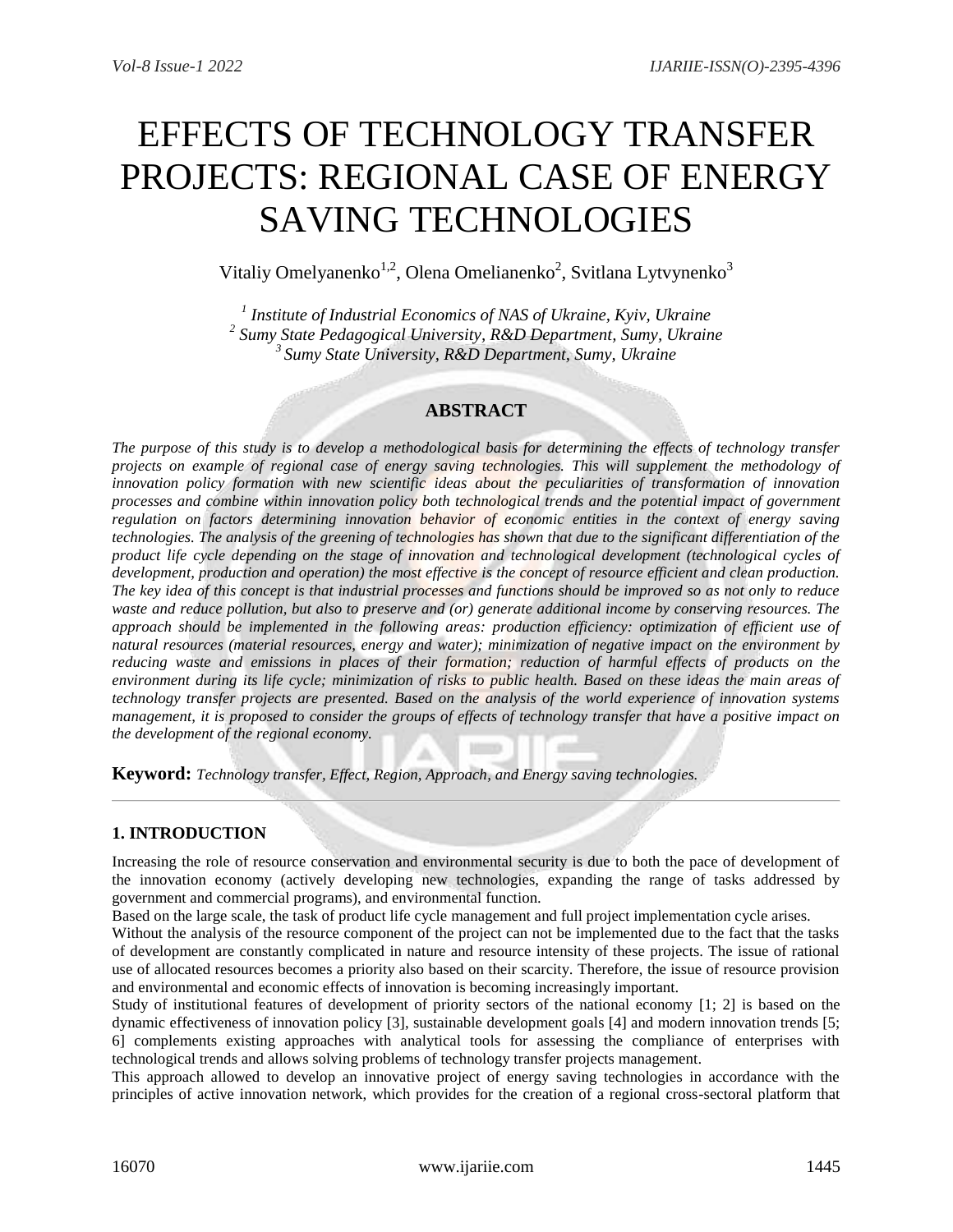will enable productive interaction of participants in the innovation process within the network strategy at all stages of the value chain with the participation of agents and institutions.

The purpose of this study is to develop a methodological basis for determining the effects of technology transfer projects on example of regional case of energy saving technologies. This will supplement the methodology of innovation policy formation with new scientific ideas about the peculiarities of transformation of innovation processes and combine within innovation policy both technological trends and the potential impact of government regulation on factors determining innovation economic behavior in energy saving technologies context.

## **2. TECHNOLOGY TRANSFER PROJECTS**

The analysis of the greening of technologies has shown that due to the significant differentiation of the product life cycle depending on the stage of innovation and technological development (technological cycles of development, production and operation) the most effective is the concept of resource efficient and clean production. The key idea of this concept is that industrial processes and functions should be improved so as not only to reduce

waste and reduce pollution, but also to preserve and (or) generate additional income by conserving resources.

Based on these ideas and authors approach [7] in table the main areas of technology transfer projects are shown.

| <b>Classification feature</b>                      | Projects                                                                                                                                                                                                                                                                                                                                                                                                                             |
|----------------------------------------------------|--------------------------------------------------------------------------------------------------------------------------------------------------------------------------------------------------------------------------------------------------------------------------------------------------------------------------------------------------------------------------------------------------------------------------------------|
| Project types                                      | - modernization of industry and energy at individual facilities;<br>- production of equipment to reduce pollution, measurement, increase energy efficiency, etc.,<br>invest capital in enterprises for such production;<br>- service aimed at environmental protection: destruction and disposal of waste, treatment of<br>water and wastewater:<br>- design and consulting services; investing in consulting and engineering firms. |
| Energy efficiency in                               | - replacement or modernization of energy-intensive production equipment;                                                                                                                                                                                                                                                                                                                                                             |
| industry<br>Resource supply<br>systems (networks)  | - combined heat and power generation.<br>- power supply (ACS, new constructions, reduction of losses in electric networks);<br>- heat supply (new constructions of thermal networks);<br>- water supply (comprehensive programs to reduce water consumption, comprehensive<br>modernization of water supply systems);<br>- energy sources for own needs.                                                                             |
| Energy efficiency in<br>commercial buildings       | - wall insulation, etc.;<br>- installation of new heating and ventilation systems;<br>- installation of energy-saving lighting;<br>- other areas of modernization.                                                                                                                                                                                                                                                                   |
| Improving energy<br>sources and their<br>structure | - comprehensive optimization of the structure of energy sources of cities and regions;<br>- small energy on traditional energy resources;<br>- fuel preparation and combustion technologies;<br>- water treatment technologies (coolant);<br>- secondary energy resources;<br>- renewable and non-traditional energy sources.                                                                                                        |
| Type of technology by<br>field of implementation   | - general industrial technologies;<br>- specialized technologies;<br>- best branch enterprises.                                                                                                                                                                                                                                                                                                                                      |
| Implementation of                                  | - mass goods;                                                                                                                                                                                                                                                                                                                                                                                                                        |
| quality system<br>Incentive mechanisms             | - manufactured goods and technologies.<br>- funds;<br>- sale of released capacity;<br>- public activity.                                                                                                                                                                                                                                                                                                                             |
| Level of the projects                              | - complex international projects;<br>- complex national projects;<br>- complex regional projects;<br>- complex municipal projects;<br>- complex branch projects.                                                                                                                                                                                                                                                                     |
| Training and advocacy                              | - education in schools;<br>- professional training and advanced training;<br>- visual propaganda.                                                                                                                                                                                                                                                                                                                                    |

**Table -1**: Directions of the main measures included in the portfolios of energy saving projects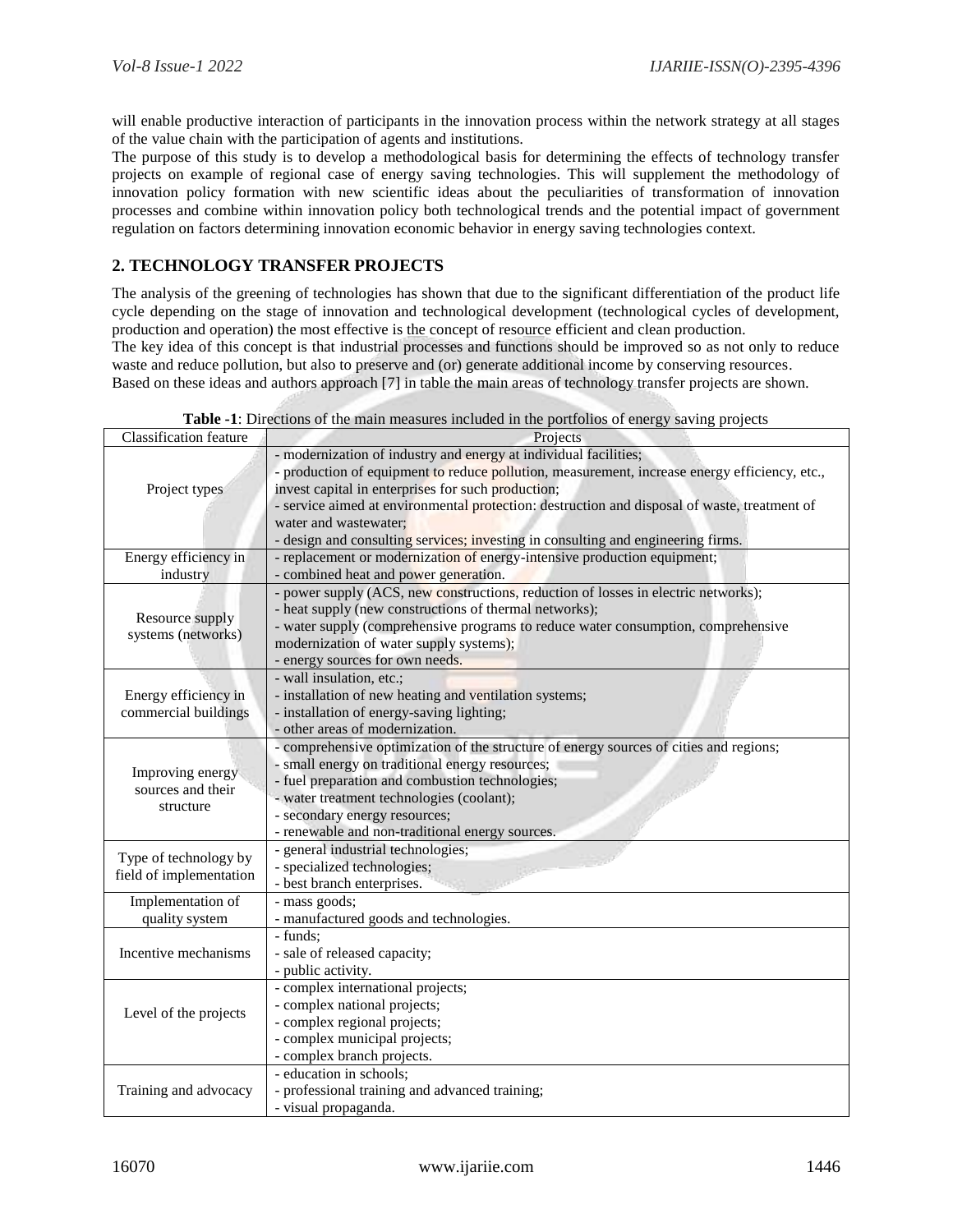The approach should be implemented in the following areas:

- production efficiency: optimization of efficient use of natural resources (material resources, energy and water);

- minimization of negative impact on the environment by reducing waste and emissions in places of their formation;

- reduction of harmful effects of products on the environment during its life cycle;

- minimization of risks to public health.

We can note that the most effective are complex projects [8; 9], which include measures that affect all or some directly independent areas of energy conservation: electricity, heat, water, gas and other fuels.

Such measures are relevant in the implementation of relevant energy saving projects for regions, municipalities or large and medium-sized industrial enterprises.

We also propose to use this approach in the development of a system of intersectoral technology transfer, which provides bringing to other areas of indirect technological results of innovation.

Thus, the development of the industry on the basis of resource conservation implies that increasing the level of innovation should be considered in the innovation and technological cycle, based on the contradiction between the growth rate of product quality and the cost of its creation.

To find a balance in this contradiction, it is necessary to use the analysis of the technological life cycle of goods, which is a set of stages and stages, as well as methods used to consistently perform certain operations, ranging from identifying requests, their satisfaction and ending with consumer satisfaction. The cycle includes four stages: precommodity, commodity, post-sale and disposal. Each stage is characterized by certain stages, in which all the characteristics of the product are formed first, and then some of them are preserved on the basis of modifying innovations.

At most stages of the life cycle, from suppliers of raw materials and components to product sales, supply chain management system services are required. The supply chain is usually defined as a set of stages of increasing the value added of products as it moves from suppliers to consumer companies. Supply chain management involves promoting material flow at minimal cost.

We propose to implement this task of the approach on the basis of the concept of the energy production cycle, which is not only the main technological process, but a wide range of production links of the main process. This concept characterizes the complex interdependence of enterprises, their basics on one leading type of raw material or energy, territorial features of location, and so on.

Therefore, it is possible to move to the analysis of the energy component of the production cycle (cycles), which is a set of production and technological processes that are consistently deployed on the basis of combining this type of energy and raw materials, from primary forms of production and processing to finished products. types that can be produced on site, based on the approach of production to sources of raw materials and energy, as well as the rational use of all components of raw materials and energy resources.

## **3. ENERGY VALUE OF THE LIFE CYCLE APPROACH**

In modern conditions, the task of minimizing the energy value of the life cycle (life-cycle cost). This approach should influence the design, planning of assortment policy, economic analysis, as well as the distribution, marketing and provision of services. Based on this, it is necessary to create a new cycle of energy saving based on the principle of complexity, which provides for multi-purpose use of resources, development of low-waste and zero-waste production, deep processing of raw materials, use of secondary resources.

Material and energy input throughout the life cycle and individual stages can be calculated per unit of output, services using the indicator MIPS (Material Input Per Service Unit):

$$
MIPS = MI / S, \tag{1}
$$

*MI* – material input or the sum of all input material flows, including those materials that require energy for their production;

*S* – products or services; dimension S can be different depending on the type of product or service.

This indicator characterizes the material input per unit of product or service. MIPS is used to assess the environmental impact of the material input required for the production of a product or service, because it shows the total amount of material resources. Consideration of the product life cycle is necessary when performing MIPS analysis, because the environmental loss of production or consumption is not always obvious, because according to the MIPS concept, any product carries an invisible "environmental backpack", defined as the difference between total material flows throughout product life cycles and the useful weight of this product and are relevant.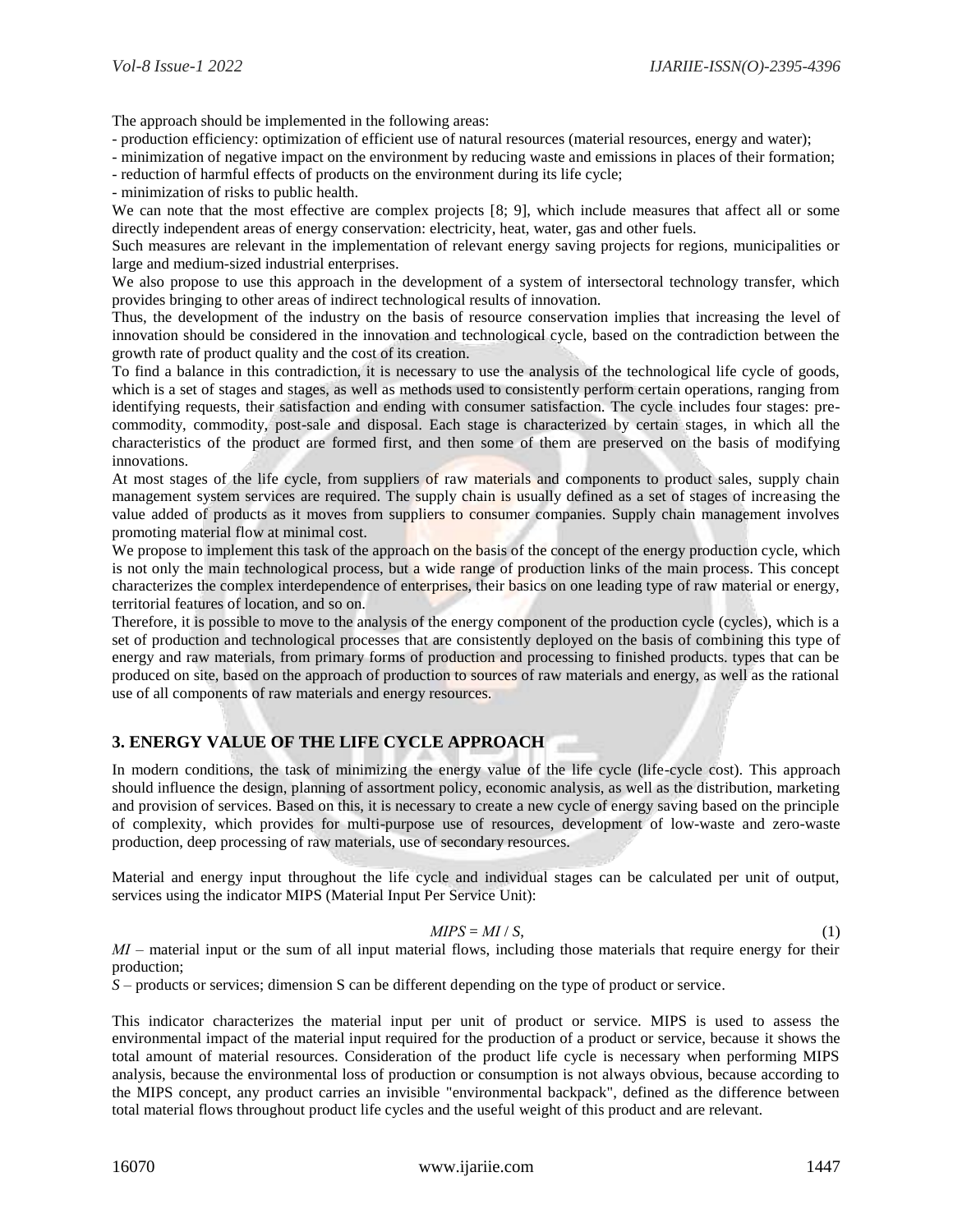Energy consumption requirements are divided into three classification groups.

1) criteria for energy consumption of products, which determine the perfection of the product design in terms of composition and quantity of energy resources concentrated in it, as well as in terms of energy quality;

2) criteria for energy consumption of the product, determining the perfection of its design and organization of technological processes to achieve optimal costs of energy resources in the manufacture, maintenance and technological maintenance during operation, repair and technological support of product disposal processes;

3) energy efficiency criteria of the product, which are determined by the energy resources spent during operation and disposal of the product.

Requirements for the three classification groups are presented to the product at the following stages of its life cycle:

- during product development, design requirements are set for its energy consumption, energy intensity, energy efficiency and utilization;

- in the manufacture of the product set and specify the requirements for energy consumption of its production;

- during operation of the product the requirements to its energy consumption, energy efficiency, energy consumption at technical and technological maintenance of service (if there is a need) are established;

- when disposing of the product, the requirements of energy consumption of recycling are implemented.

These tools are mainly used in the design of a new technological cycle. In the current cycles, it is advisable to implement tools for energy saving projects, optimal management of which is carried out through appropriate selection at the stages of design and implementation of energy saving measures and energy efficient technologies, which are a set of methods and operations.

Generally the life cycle of an energy saving project consists of the following stages:

- energy audit, the purpose of which is to examine the current state of the analyzed energy system and the potential for possible improvement of its energy efficiency;

- development and planning, as a result of which measures and technologies are formed taking into account their energy efficiency in order to achieve the set targets for energy saving;

- project implementation (evaluation of the effectiveness of selected measures);

- completion of the project (adjustment and / or supplementation of selected groups of measures in order to achieve the targets during the implementation of energy-saving industrial project).

Thus, in the conditions of innovative development of space technologies the formula of a technological component demands addition in part of expansion of a production cycle to power production.

#### **4. APPROACH FOR TECHNOLOGY IMPACT EVALUATION**

Understanding technology as a set of knowledge that can be used to produce goods and services from economic resources, or scientific methods of achieving practical goals of economic activity, makes it possible to determine new criteria for analyzing the technology transfer.

According to the basic scientific and methodological approach, knowledge is a «flow», and therefore it can not be transmitted as an object, because in the process of knowledge formation plays a significant role in the transfer process, because knowledge in this case is the result of interpreting information context. Therefore, when optimizing complex technological systems based on transfer, evolutionary models should be used in compliance with the principles of dialectics and systems approach.

By analogy with the principle of environmental complementarity in the innovation system, all components included in it are interdependent and functionally consistent with each other. The exclusion of one part of the system leads to the exclusion of a number of closely related elements and functional changes in the system as a whole. Adding a new element to the system changes the state of related elements and leads to a reduction in the number and disappearance of less competitive elements.

In general, there are two main approaches to the analysis of the «overflow» of knowledge and technology:

1) based on the absorption capacity of the regional economy, i.e. the ability of countries to adapt technology. This approach is based on the basic tenets of neo-technological theories and the idea that there is a common global knowledge fund that can be used by all countries, so the diffusion of new technologies is limited to the ability to perceive and use this knowledge;

2) based on a set of bilateral trade, economic and scientific-technical ties. Countries have different reserves of knowledge in certain areas, and therefore their diffusion occurs through various channels of technology transfer, including through mutual trade and foreign direct investment.

It should be noted that in modern conditions, these approaches complement each other, as the effectiveness of cooperation in the field of technology is greatly influenced by the potential of the innovation system and the available resource of technology.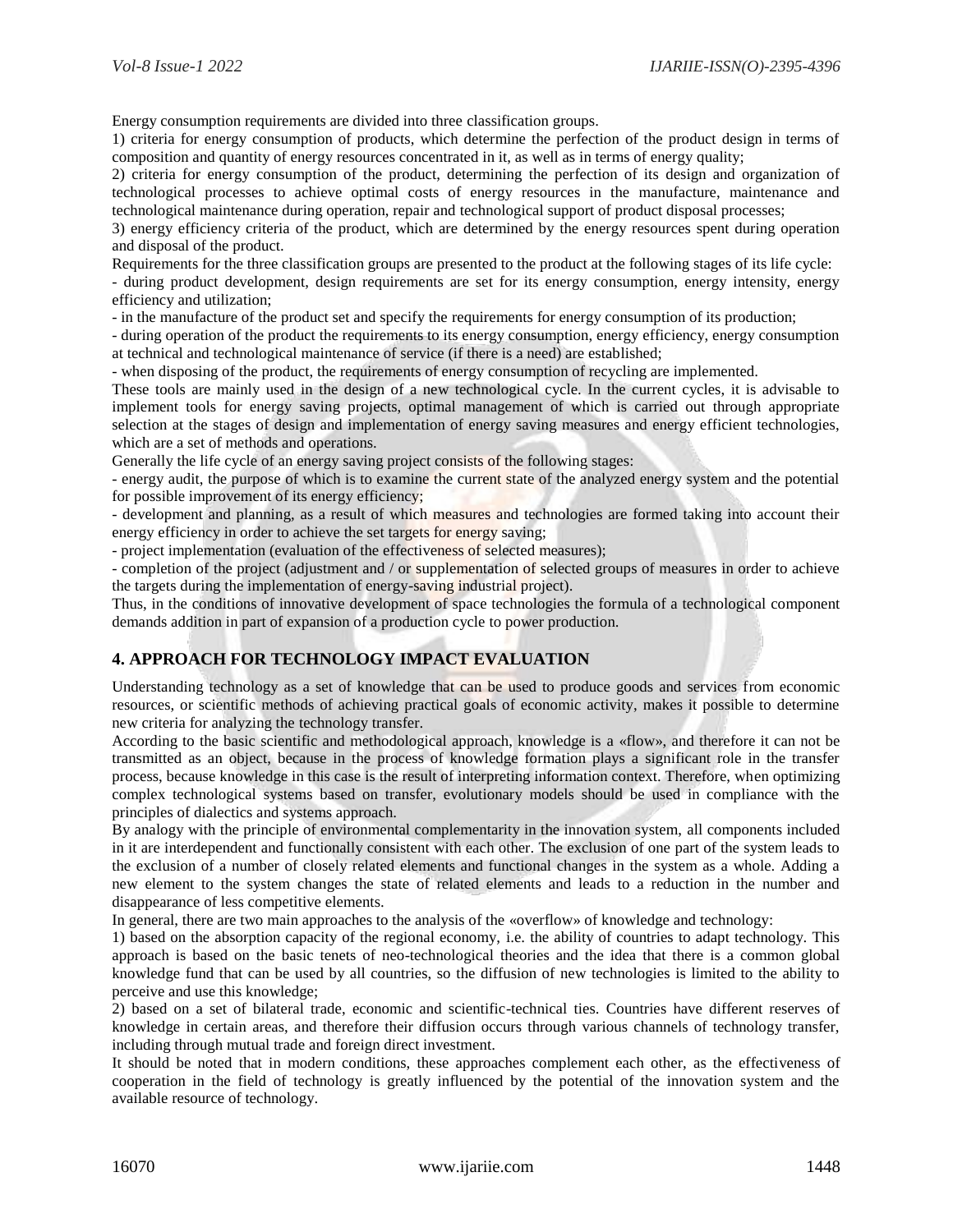The processes of globalization have intensified the exchange of material, financial and intellectual resources between countries, which necessitates the development of a knowledge management system at various levels. «Spillover» of results of research, development and innovation becomes a necessary condition for the formation of new interdisciplinary directions.

### **5. TECHNOLOGY TRANSFER PROJECTS EFFECTS**

Based on the analysis of the world experience of innovation systems management, it is proposed to consider the following groups of effects of technology transfer that have a positive impact on the development of the regional economy:

1) «synergetic effect» of interaction, which is a combination of other effects and strengthening of domestic developments through international innovation and technological cooperation. In the combination of domestic research base and foreign technologies there is an opportunity to implement a synergistic synthesis of technologies based on a combination of local research base, current and potential demand for innovation and the potential of foreign achievements.

2) the effect of optimization of innovation priorities based on the problems of sustainable development, technological forecasts (foresight) and relevant regional priorities, taking into account industry specifics and strategies of socio-economic development;

3) the effect of scale (the effect of expanding technology support networks) – the development and transfer of fundamental technologies is more efficient in global, national and regional networks;

4) import efficiency (the effect of «catching up» development) – the introduction of the most effective developments to reduce the technological gap in certain areas of the economy, the introduction of international standards in R&D and production, effective management practices;

5) the effect of innovation momentum for the national economy: foreign technology (its principles of operation, ideas), especially high technology, can be the basis for further development of new modifications based on it and the development of technologies in related industries;

6) the effect of competitive incentives – the emergence of new technologies stimulates competition mechanisms that promote the growth of economic potential of the country;

7) the advantage of technological capitalization – technology in the case of effective management can become a factor of production and may have common properties of goods, expressed by technological rent in the export of technology and attract investment in innovation;

8) the effect of innovation and investment image – the idea of the region as a reliable partner in cooperation, able to implement the most ambitious projects. The role of image is important for TNCs, the transfer of technology through which can not only give impetus to the development of scientific and technological potential of individual industries, but also ensure in the medium and long term effective functioning of related industries by increasing innovation potential of the economy [10];

9) the effect of optimizing resources by abandoning some R&D and directing the released resources to new projects that are characterized by higher priority and potential;

10) the effect of increasing export efficiency through the export of technology as a way to circumvent the problem of exporting the product or establishing control over a foreign company through the terms of the license agreement (production volume, profit sharing). If previously most of the investment was directed to the company receiving the technology, and the transfer of technology within the firm, including through joint ventures, commercial transactions, including the sale of licenses, and cross-licensing chains have now become predominant;

11) the effect of skills import through the system of engineering services and through unorganized transfer with the participation of scientific personnel in research projects and programs;

12) the effect of innovation and investment image as a factor in attracting relevant technological investments and human capital in the region, marketing of innovation potential, which simplifies communication and the process of establishing cooperation;

13) effects of improving the quality of life and HIGH-HUME-effects are based on the potential use of technology in everyday life. Fresco J., author of the term «resource-oriented economy» argues that «all the delights of science and technology, all the wonders of electronics and mechanics are simply useless mountains of garbage, if they are not aimed at improving human life».

14) the effects of the development of the regional innovation system, which are its ability to generate its own technologies and implement foreign ones.

The presented list of effects is useful for analyzing technology transfer projects at different levels, but the most accurate estimates can be obtained at the local level.